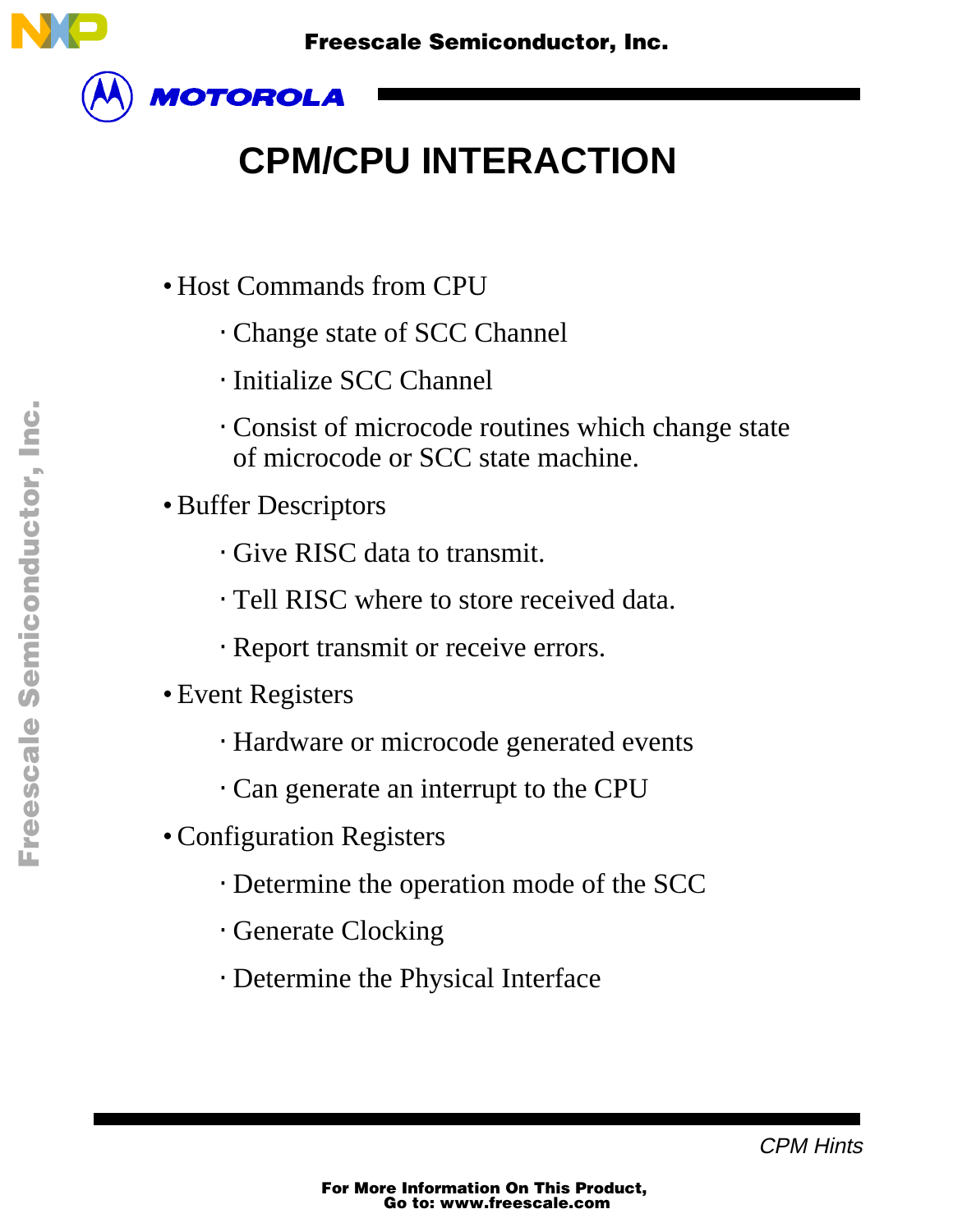

#### **SCC PARAMETER RAM**

| <b>Address</b> | Name          | Function                                   |
|----------------|---------------|--------------------------------------------|
| $Base + $00$   | <b>RBASE</b>  | The DPRAM location of the first RBD        |
| Base + $$02$   | <b>TBASE</b>  | The DPRAM location of the first TBD        |
| Base + $$04$   | <b>RFCR</b>   | <b>Function Code for Receive DMA</b>       |
| Base + $$05$   | <b>TFCR</b>   | <b>Function Code for Transmit DMA</b>      |
| $Base + $06$   | <b>MRBLR</b>  | Max Receive Buffer Length                  |
| $Base + $08$   | <b>RSTATE</b> | <b>RCV</b> State information about channel |
| $Base + $0C$   | R PTR         | Pointer to next memory write location      |
| $Base + $10$   | <b>RBPTR</b>  | Pointer to current/next BD location        |
| $Base + $12$   | R CNT         | Down count to end of frame or Buffer       |
| $Base + $14$   | <b>RTEMP</b>  |                                            |
| $Base + $18$   | <b>TSTATE</b> | <b>TX</b> State information about channel  |
| $Base + $1C$   | T PTR         | Pointer to next memory read location       |
| $Base + $20$   | <b>TBPTR</b>  | Porinter to current/next BD location       |
| $Base + $22$   | T CNT         | Down count to end of Buffer                |
| $Base + $24$   | <b>TTEMP</b>  |                                            |
| $Base + $28$   | R CRC         | <b>Current Receive CRC</b>                 |
| $Base + $2C$   | T CRC         | <b>Current Transmit CRC</b>                |

- Best two to check are RBPTR and TBPTR. In many "problem situations," they are not pointing at the buffers at all.
- T\_PTR and R\_PTR changing indicate data TX/RX.
- R\_CNT and T\_CNT are set when the BD is opened.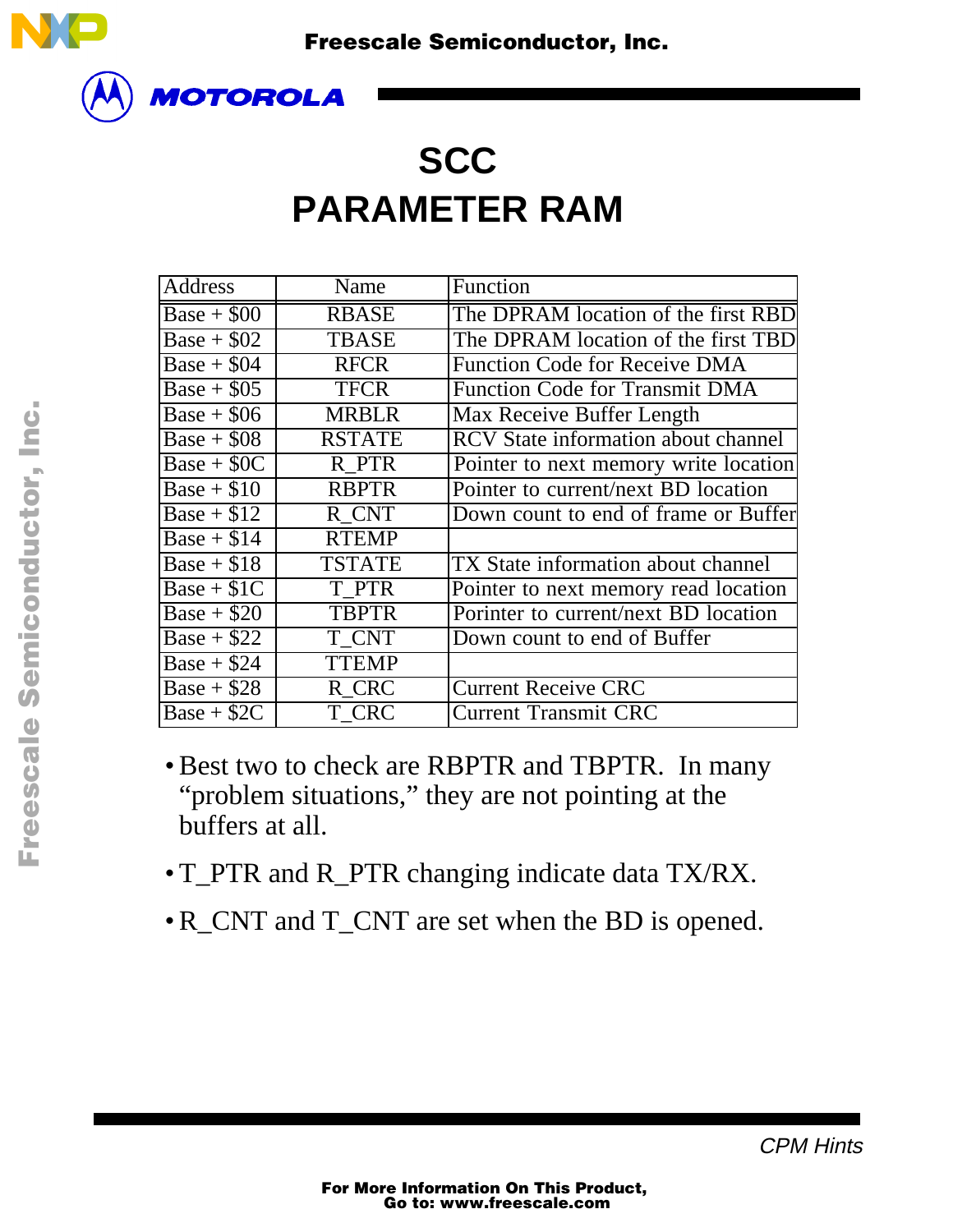

# **WHAT THE COMMANDS REALLY DO**

#### • INIT TX PARAMETERS

- ⋅ Copies TBASE to TBPTR and sets TSTATE to zero.
- INIT RX PARAMETERS
	- ⋅ Copies RBASE to RBPTR and sets RSTATE to zero
- ENTER HUNT MODE
	- ⋅ Issues a command to the channel to look for an IDLE or FLAG and ignore all incoming data
- STOP TX
	- ⋅ Tells the various transmit routines to take requests but not send any more data.
- GRACEFUL STOP TX
	- ⋅ Tells the various transmit routines to transmit to the end of the current buffer/frame and then perform a STOP TX
- RESTART TX
	- ⋅ Reverses the operation of STOP TX
- CLOSE RX BD
	- ⋅ Closes the current BD if data has been received into it. Does nothing otherwise.

CPM Hints

 $\blacksquare$ 

.<br>ق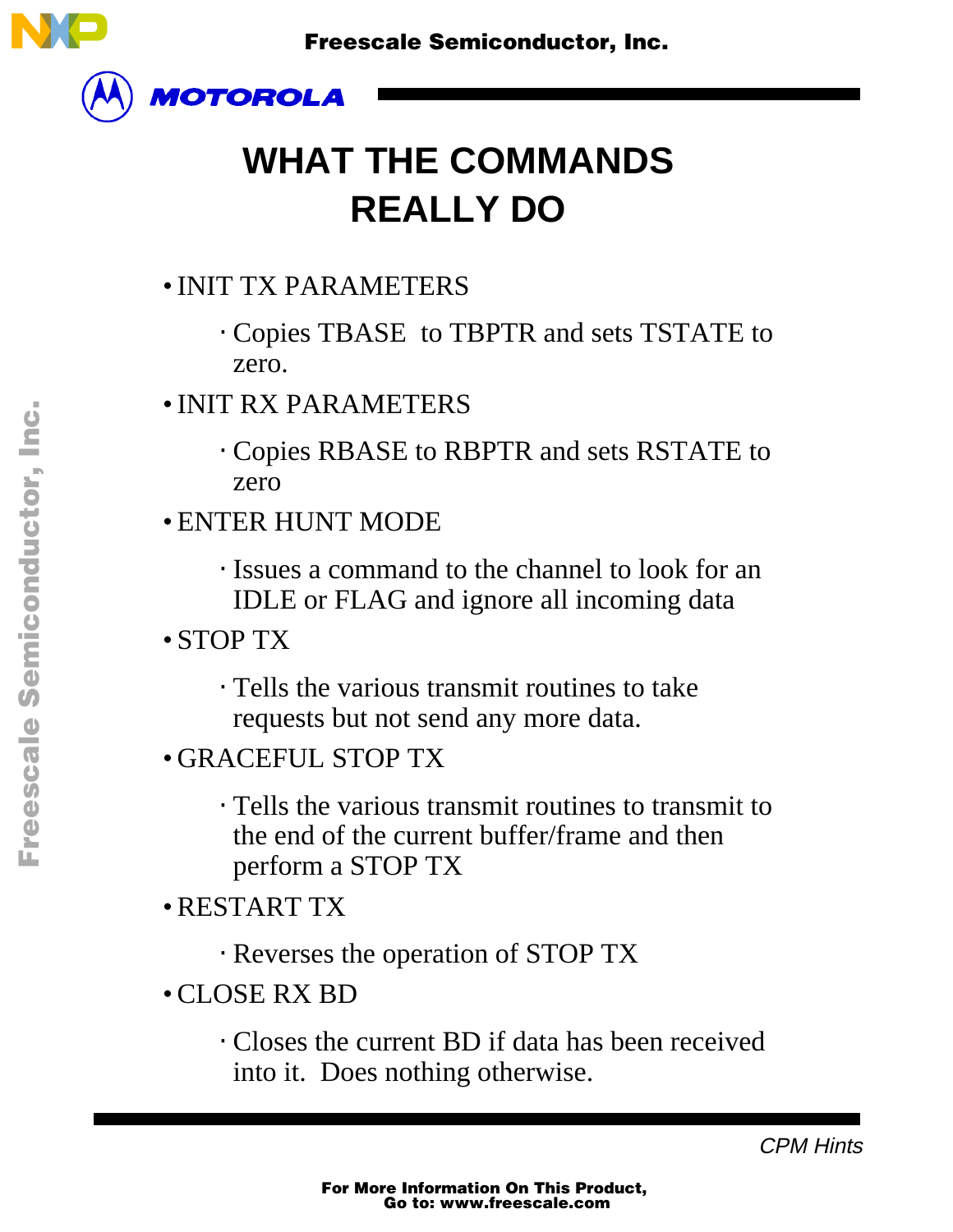

#### **HOW A FRAME GETS TRANSMITTED**

- CPM looks at the BD pointed to by TBPTR
	- ⋅ If the INIT TX PARAMETERS command was not executed, the TBPTR may be pointing to garbage.
- CPM Detects Ready bit has been set.

»After this SCC goes idle, the CPM polls the ready bit every 128 TX Clocks for Ethernet, (64 TX Clocks for HDLC/Transparent and every character time for UART).

⋅ This step cannot be detected by the user.

- CPM copies buffer length to T\_CNT (temporary count), and copies starting address to T\_PTR (temporary pointer)
	- ⋅ This step is your clue that TX Clocks are working!! Check parallel port pins and clocking configuration.
- CPM does an SDMA cycle(s) to get the first 32-bits of transmit data.
	- ⋅ You can set a special function code to see this happen on the bus. If it doesn't happen the SDMA arbitration priority may not be high enough. Check SDCR.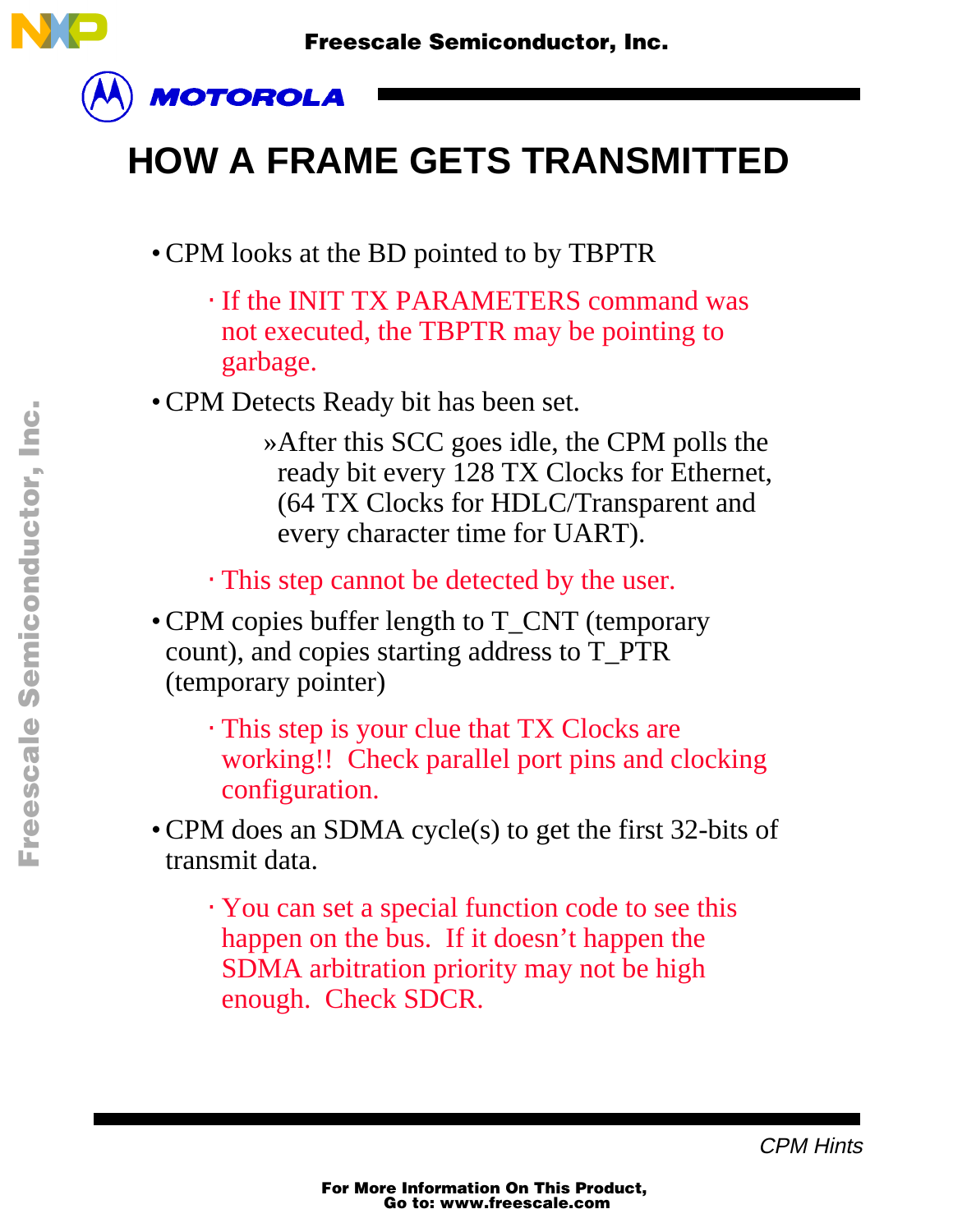

# **HOW A FRAME GETS TRANSMITTED (2)**

• CPM decrements T\_CNT and increments T\_PTR.

⋅ This means you are starting to fill the transmit FIFO. The TSTATE value should no longer be zeros.

• When TX FIFO contains at least 8 bytes, the idles or flags should stop being transmitted, and real data should be seen on the TXD pin. (In UART mode data starts as soon as one character is in the FIFO).

- ⋅ The CTS pin can prevent data from transmitting if the user programmed it as a sync, and never asserted CTS.
- ⋅ If the Time Slot Assigner does not see a sync, then no data will transmit.
- ⋅ If you still don't see data transmit, try internal loopback mode to eliminate the data and control pins as a source of the problem.
- As soon as there is one 32-bit FIFO entry available, the SCC generates a request to the RISC. The request remains asserted until the FIFO becomes full or the last byte of the frame is written to the FIFO.
	- ⋅ This provides the maximum bus latency. Minimum bus latency allowed is therefore the time it takes to fill N-4 bytes, where N is the number of bytes in the FIFO (either 32 for SCC1, or 16 for the other SCCs).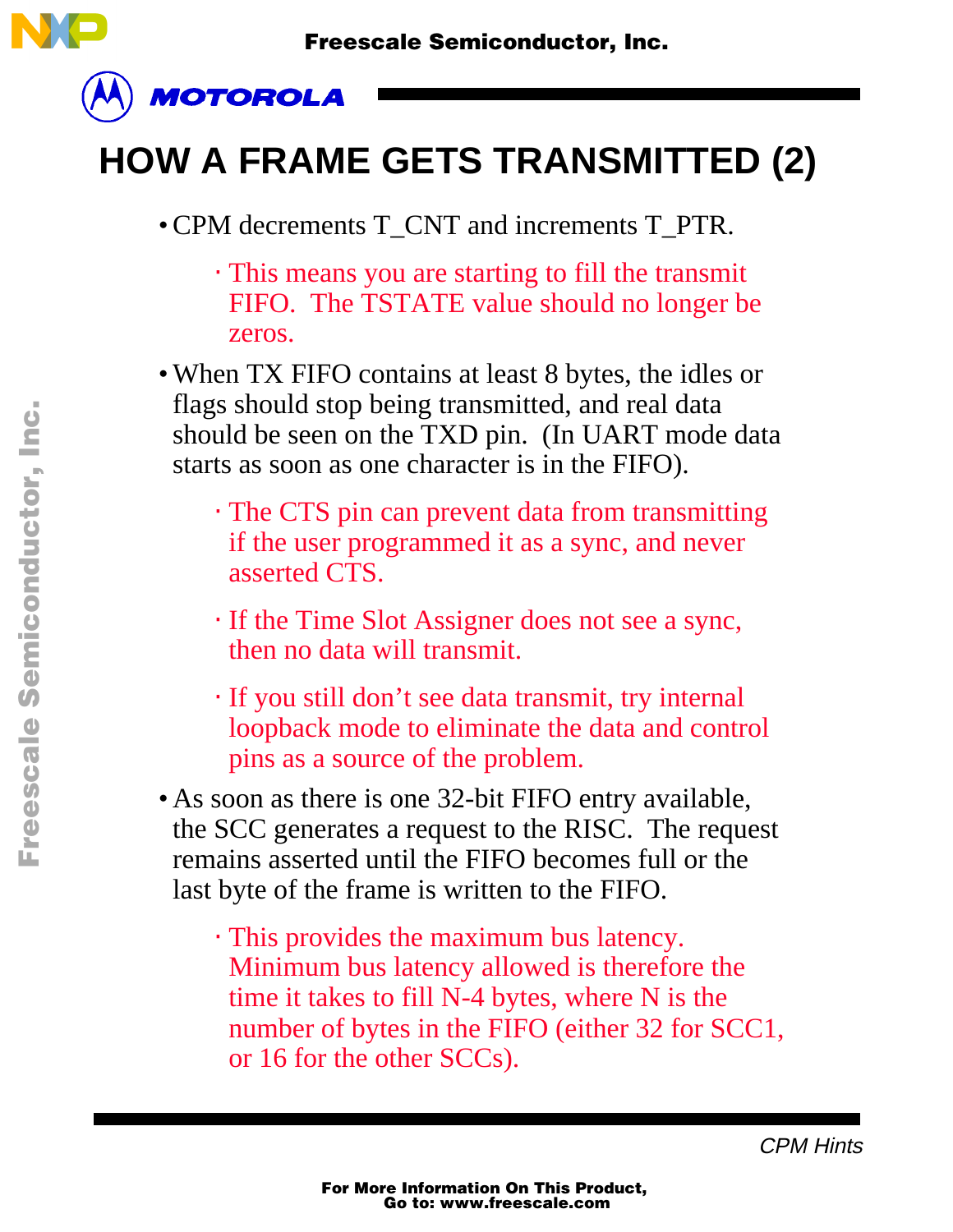

# **HOW A FRAME GETS TRANSMITTED (3)**

- CPM will use multiple buffers to transmit a frame if needed.
	- ⋅ Make sure all the buffers are "ready" before the first ready bit is set, or an "underrun" might occur between buffers. In this case TXE is set but there is no BD in which to report the underrun.
	- ⋅ Use the TBPTR to watch the CPM sequence through the BDs.
- After the entire frame is transmitted, the CPM will check the next BD's ready bit immediately. If 0, it will go back into 128 tx clock poll mode.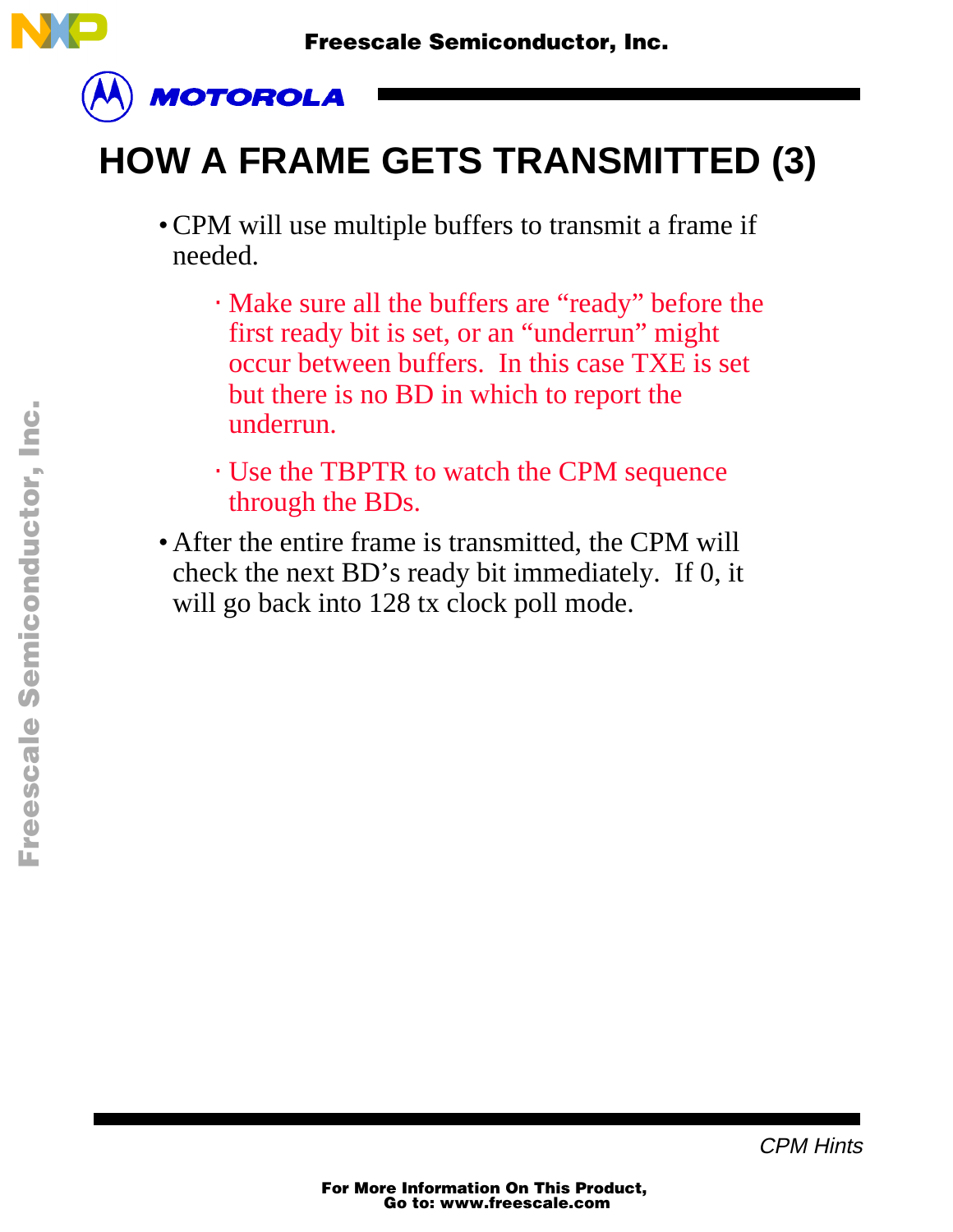

### **HOW A FRAME GETS RECEIVED**

- CPM receives 32-bits of data from the RX FIFO
	- ⋅ This step cannot be detected by the user.
- CPM looks at the BD pointed to by RBPTR
	- ⋅ If the INIT RX PARAMETERS command was not executed, the RBPTR may be pointing to garbage.
- CPM Checks that the Empty bit has been set.
	- ⋅ This step cannot be detected by the user.
- CPM copies buffer length to R\_CNT (temporary count), and copies starting address to R\_PTR (temporary pointer)
	- ⋅ This step is your clue that RX Clocks are working!! Check parallel port pins and clocking configuration.
	- ⋅ Echo mode can be used to check the SCC hardware without involving the RISC.
- CPM does an SDMA cycle(s) to write the first 32-bits of receive data.
	- ⋅ You can set a special function code to see this happen on the bus. If it doesn't happen the SDMA arbitration priority may not be high enough. Check SDCR.

CPM Hints

 $\mathbf 0$ t o

r, I

 $\blacksquare$ 

.<br>ق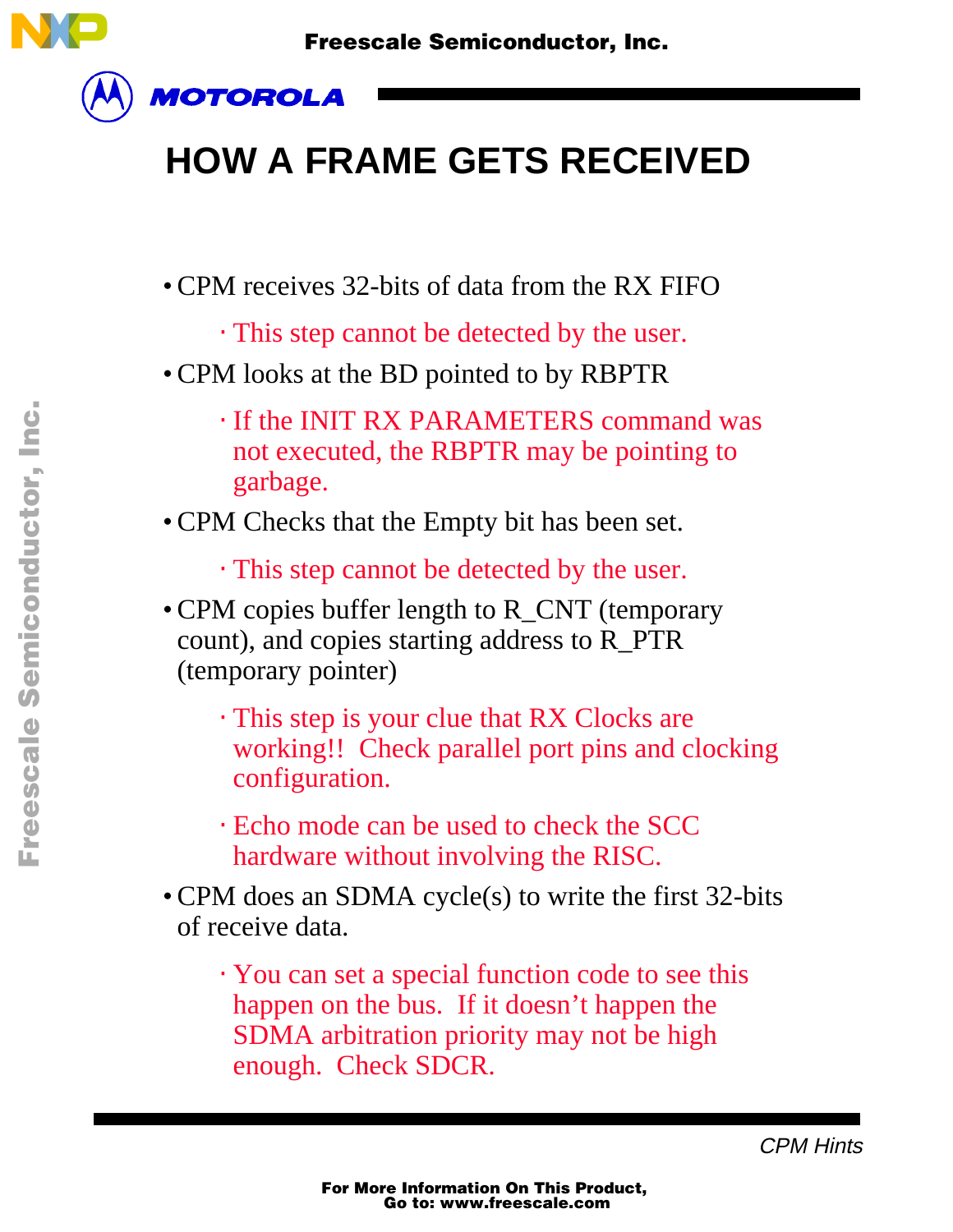

# **HOW A FRAME GETS RECEIVED (2)**

- CPM decrements R\_CNT and increments R\_PTR.
	- ⋅ This means you are starting to fill the receivebuffer. The RSTATE value should no longer be zeros.
- As soon as there is one 32-bit entry of the receive FIFO that is available, a request is generated to the CPM.
	- ⋅ This provides the maximum bus latency. Minimum bus latency allowed is therefore the time it takes to fill N-4 bytes, where N is the number of bytes in the FIFO (either 32 for SCC1, or 16 for the other SCCs).
- CPM will use multiple buffers to receive a frame if needed.
	- ⋅ Use the RBPTR to watch the CPM sequence through the BDs.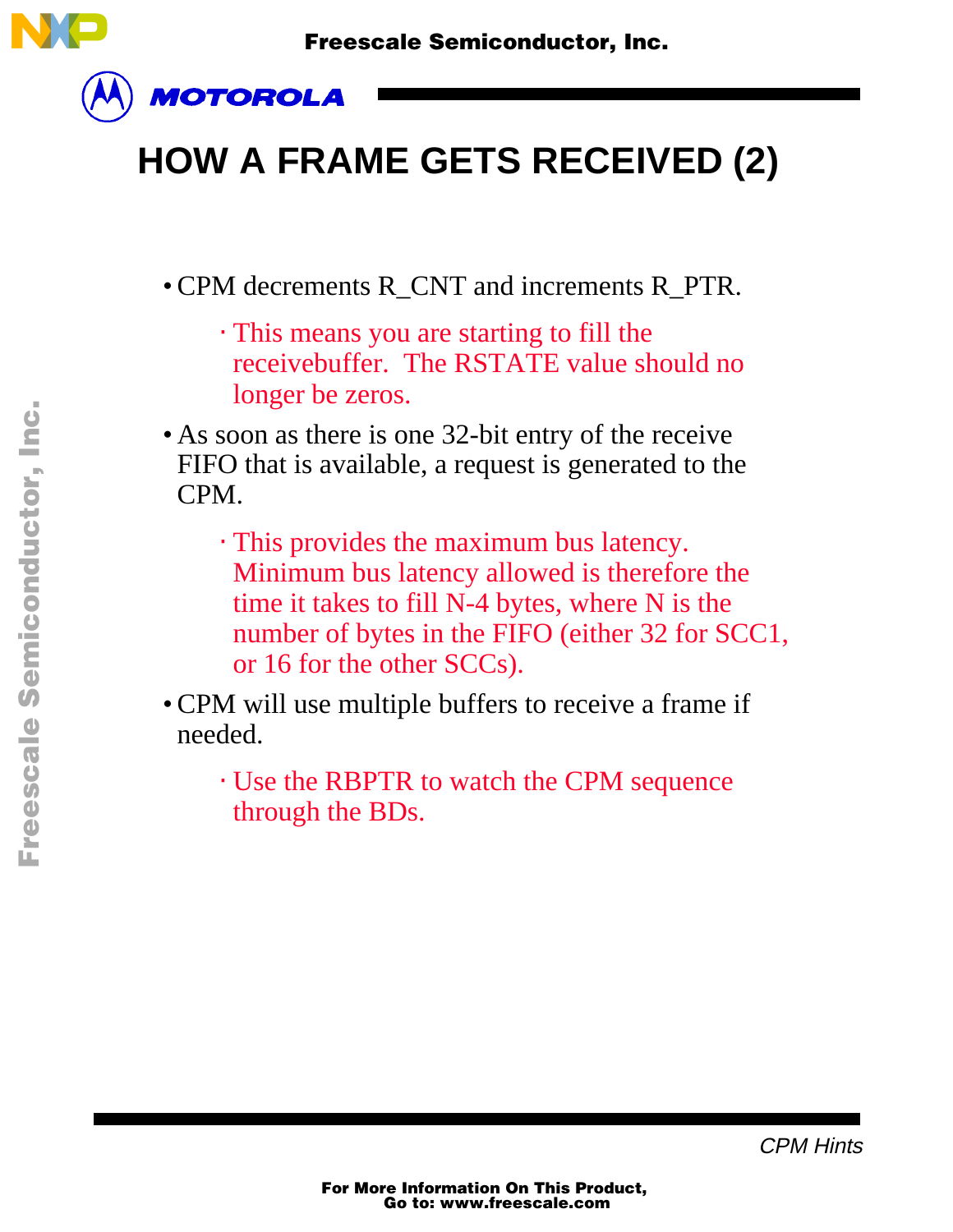

Fr  $\bigcirc$  $\bf \Phi$  $\boldsymbol{0}$  $\mathbf 0$ 

ale

 $\bm{U}$  $\bf \Phi$ 

mic

o  $\blacksquare$ d u  $\mathbf 0$ t o

r, I

 $\blacksquare$ 

.<br>ق